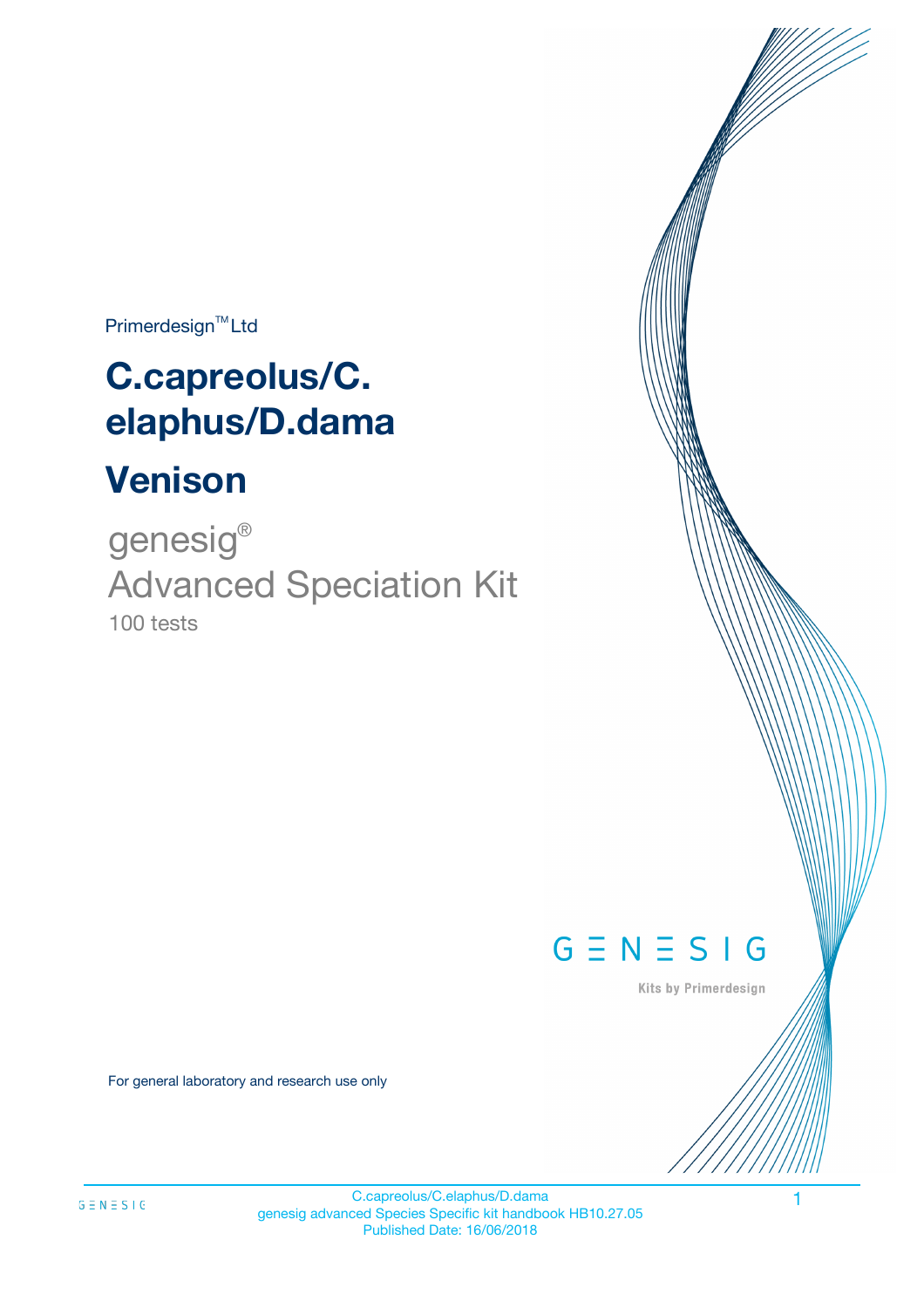### Principles of the test

#### **Real-time PCR**

This kit provides a method for detecting C.capreolus/C.elaphus/D.dama mitochondrial DNA in food samples. The kit is based on the PCR amplification of a unique species-specific tag present in the mitochondrial genome. The mitochondrial genome is an ideal target since it has been sequenced for many different species. This allows comprehensive bioinformatics analysis followed by careful design to ensure specific detection of the desired species whilst excluding detection of other related species. Furthermore, since there are multiple copies of each mitochondrial genome within each cell, the detection sensitivity for this kit is up to 100 times greater than that of a test which targets a single copy locus within the nuclear DNA genome.

PCR amplification is detected by means of a hydrolysis probe ("Taqman-style") which is degraded during PCR, releasing fluorescence. The fluorescence trace can be used to both detect and quantify the number of copies of C.capreolus/C.elaphus/D.dama mitochondrial DNA present in the sample.

#### **The 'advanced' speciation principle**

Primerdesign's advanced speciation kits represent a significant advancement in PCR-based speciation testing. These kits are supplied in a multiplex format enabling both species-specific and 'universal animal' detection in a single well. The relative signals produced by each of these tests allows the user to calculate speciation percentages with minimal sample usage. Furthermore, the unique application of a positive control sample as a PCR calibrator allows the user to increase the accuracy of their reported results. This calibration also helps overcome many of the assumptions and hurdles associated with PCR, enabling accurate inter-laboratory testing.

An advanced speciation test allows the user to calculate what percentage of sample is derived from the species of interest, along with the sensitivity of the particular test.

#### **Positive control**

The kit contains a C.capreolus/C.elaphus/D.dama DNA positive control sample for the PCR set up. This DNA is used to generate Ct values for both the species-specific and the universal component of the speciation test. The difference between these two values provides an accurate representation of a 100% C.capreolus/C.elaphus/D.dama sample.

Each time the kit is used, at least one positive control reaction must be included in the run. This positive sample demonstrates that both sets of primers and probe are detecting the species of interest. If no amplification is observed for the positive control, the test results are invalid and must be repeated.

Care should be taken to ensure that the positive control does not contaminate any other kit component which would lead to false-positive results. This can be achieved by handling this component in a Post PCR environment. Care should also be taken to avoid cross-contamination of other samples when adding the positive control to the run. This can be avoided by sealing all other samples and negative controls before pipetting the positive control into the positive control well.

#### **Negative control**

To validate any positive findings a negative control reaction should be included every time the kit is used. For this reaction the RNase/DNase free water should be used instead of template. A negative result indicates that the reagents have not become contaminated while setting up the run.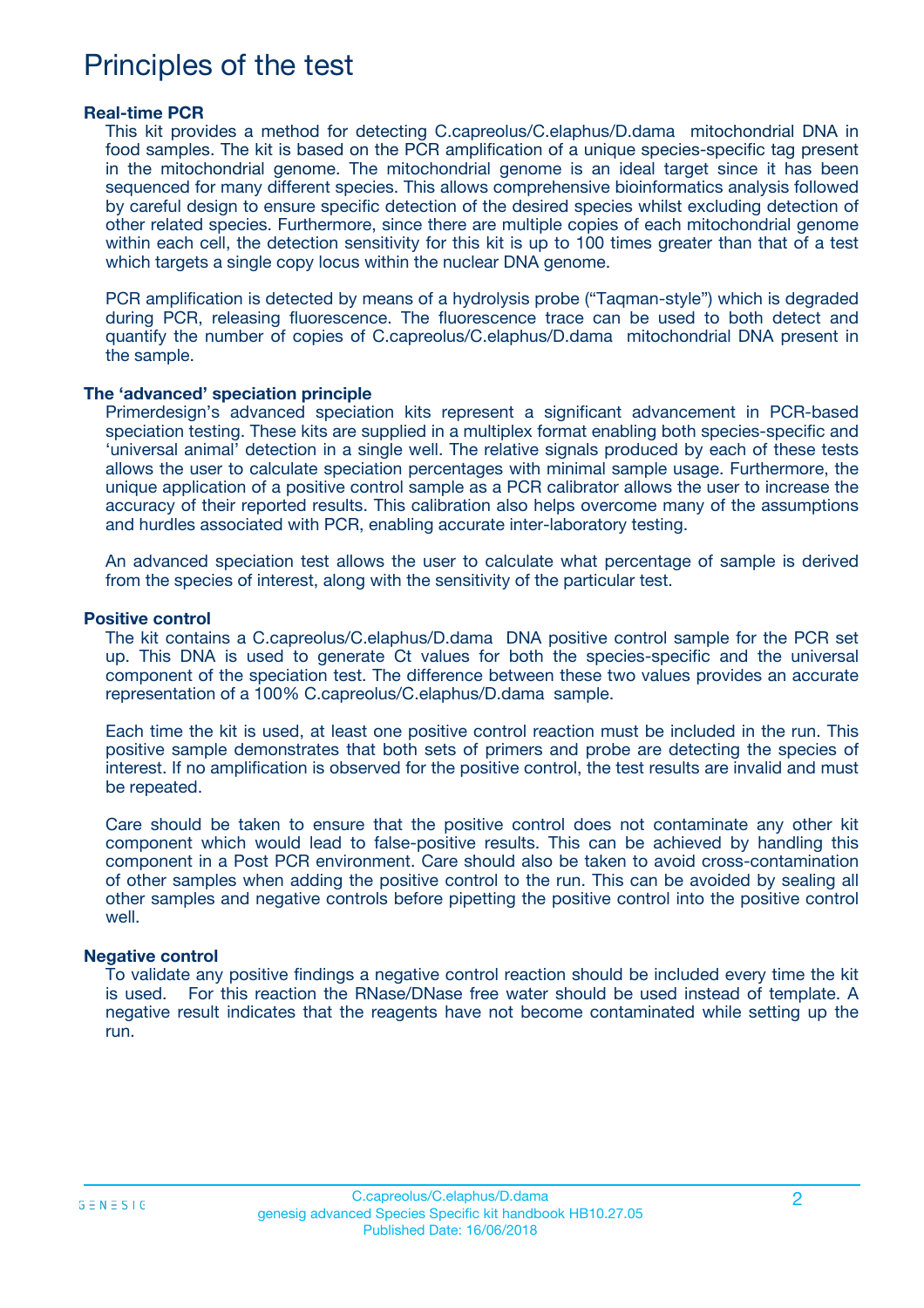#### **Endogenous control**

One of the functions of the universal meat signal is to serve as an endogenous control, confirming the extraction of a valid biological template. An early universal meat signal indicates the presence of a good yield of animal material. A poor signal indicates that there is an insufficient amount of animal material to perform an accurate speciation test.

#### **Specificity**

The kit is designed to specifically detect Venison species that are relevant to the food industry and to give negative detection on other possible animal species.

If you have a query about the detection status of a specific species or sub-species please enquire: enquiry@primerdesign.co.uk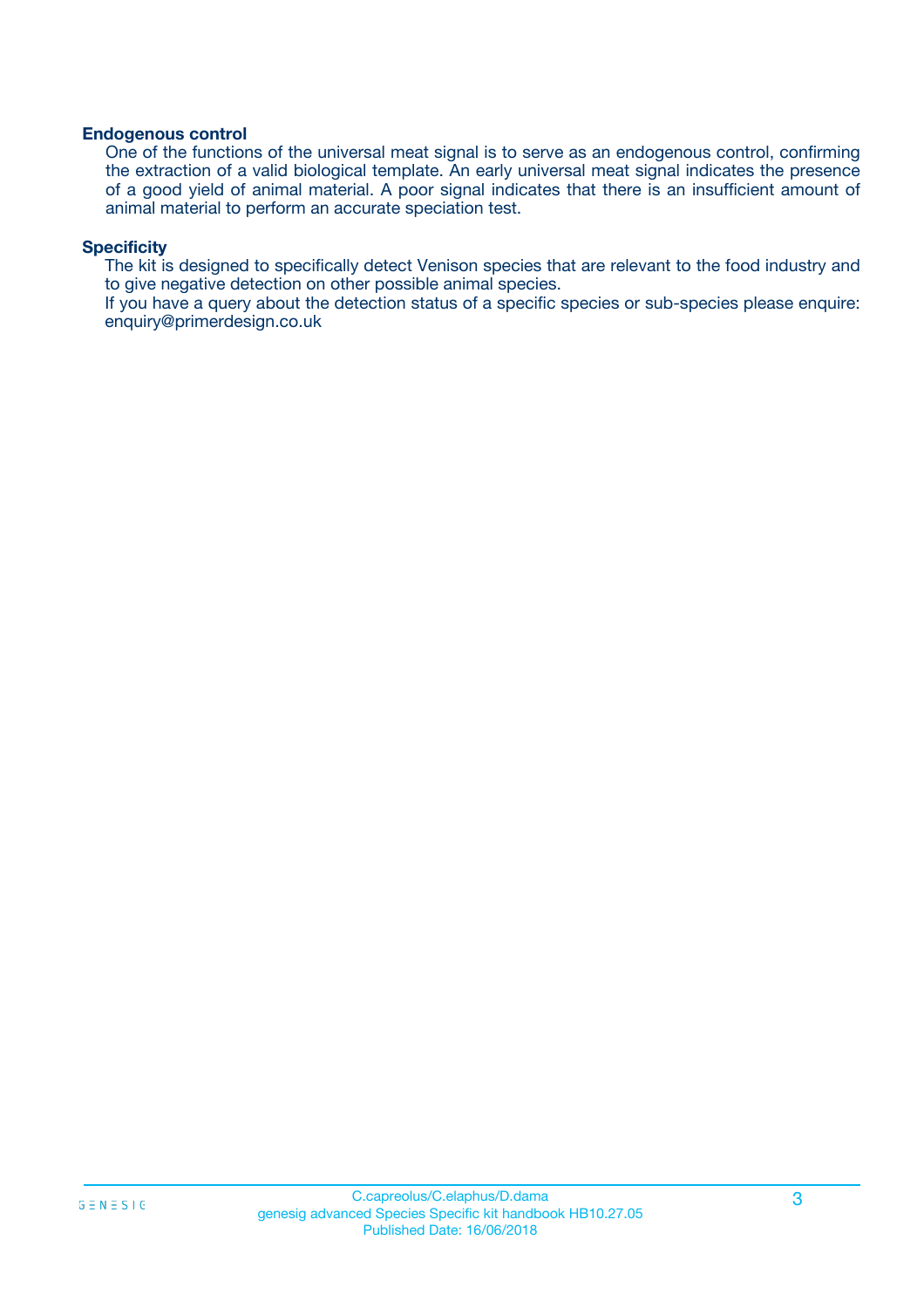## Kit contents

- **C.capreolus/C.elaphus/D.dama specific/Universal animal primer/probe mix (BROWN)** FAM/VIC labelled
- **C.capreolus/C.elaphus/D.dama positive control template (RED)**
- **RNase/DNase free water (WHITE)** for resuspension of primer/probe mix
- **Template preparation buffer (YELLOW)** for resuspension of positive control template

## Reagents and equipment to be supplied by the user

#### **Real-time PCR Instrument**

#### **DNA extraction kit**

This kit is recommended for use with genesig Easy DNA/RNA extraction kit. However, it is designed to work well with all processes that yield high quality DNA with minimal PCR inhibitors.

#### **oasig**TM **lyophilised or Precision®PLUS 2X qPCR Master Mix**

This kit is intended for use with oasig or PrecisionPLUS2X qPCR Master Mix.

#### **Pipettors and Tips**

**Vortex and centrifuge**

**Thin walled 1.5 ml PCR reaction tubes**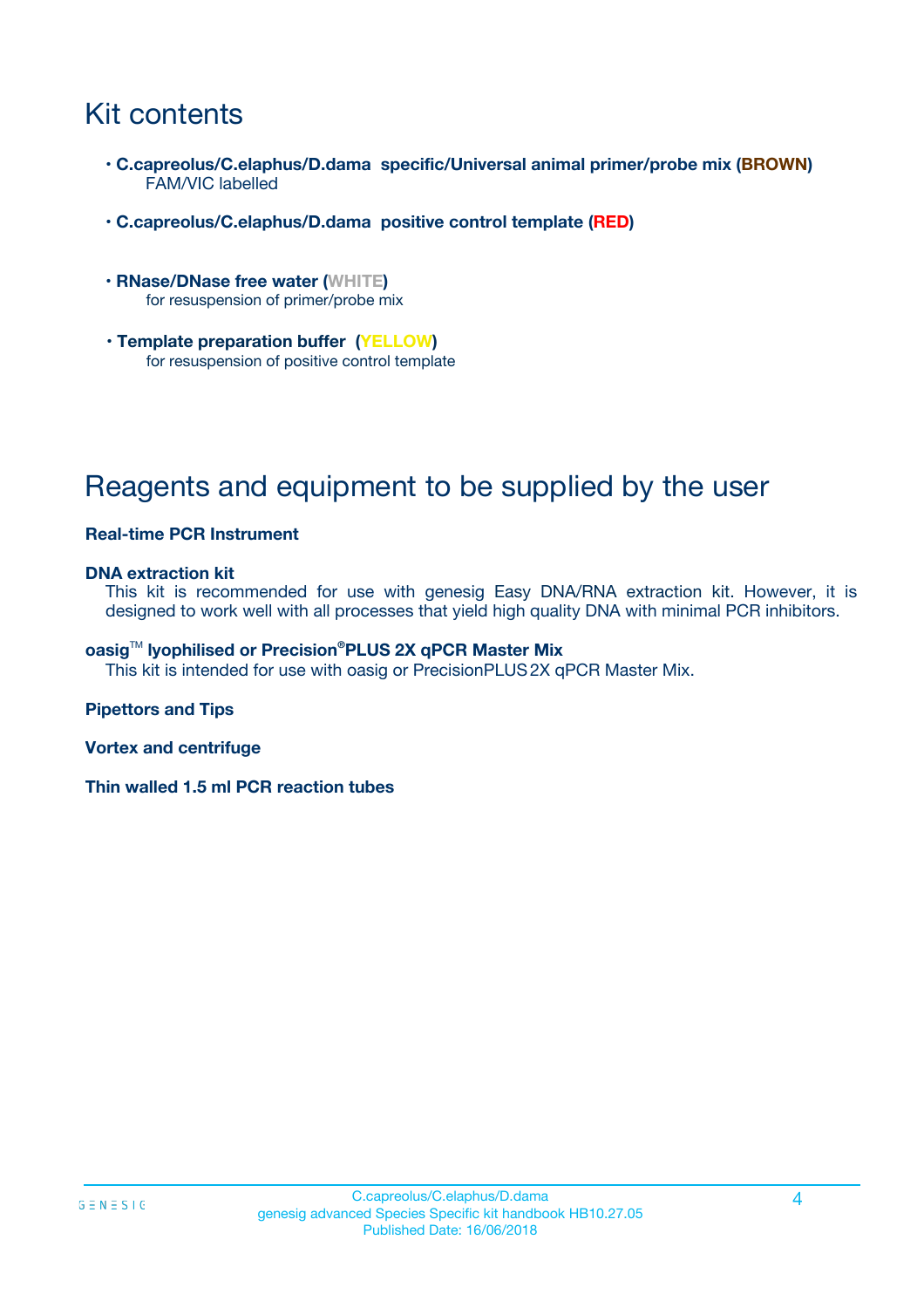### Kit storage and stability

This kit is stable at room temperature but should be stored at -20ºC on arrival. Once the lyophilised components have been resuspended they should not be exposed to temperatures above -20°C for longer than 30 minutes at a time and unnecessary repeated freeze/thawing should be avoided. The kit is stable for six months from the date of resuspension under these circumstances.

Primerdesign does not recommend using the kit after the expiry date stated on the pack.

### Suitable sample material

All kinds of sample material suited for PCR amplification can be used. Please ensure the samples are suitable in terms of purity, concentration, and DNA integrity. Always run at least one negative control with the samples. To prepare a negative control, replace the template DNA sample with RNase/DNase free water.

### Dynamic range of test

Under optimal PCR conditions genesig C.capreolus/C.elaphus/D.dama detection kits have very high priming efficiencies of >95% and can detect less than 100 copies of target template.

### Notices and disclaimers

This product is developed, designed and sold for research purposes only. It is not intended for human diagnostic or drug purposes or to be administered to humans unless clearly expressed for that purpose by the Food and Drug Administration in the USA or the appropriate regulatory authorities in the country of use. During the warranty period Primerdesign genesig detection kits allow precise and reproducible data recovery combined with excellent sensitivity. For data obtained by violation to the general GLP guidelines and the manufacturer's recommendations the right to claim under guarantee is expired. PCR is a proprietary technology covered by several US and foreign patents. These patents are owned by Roche Molecular Systems Inc. and have been sub-licensed by PE Corporation in certain fields. Depending on your specific application you may need a license from Roche or PE to practice PCR. Additional information on purchasing licenses to practice the PCR process may be obtained by contacting the Director of Licensing at Roche Molecular Systems, 1145 Atlantic Avenue, Alameda, CA 94501 or Applied Biosystems business group of the Applera Corporation, 850 Lincoln Centre Drive, Foster City, CA 94404. In addition, the 5' nuclease assay and other homogeneous amplification methods used in connection with the PCR process may be covered by U.S. Patents 5,210,015 and 5,487,972, owned by Roche Molecular Systems, Inc, and by U.S. Patent 5,538,848, owned by The Perkin-Elmer Corporation.

# **Trademarks**

Primerdesign™ is a trademark of Primerdesign Ltd.

genesig**®** is a registered trademark of Primerdesign Ltd.

The PCR process is covered by US Patents 4,683,195, and 4,683,202 and foreign equivalents owned by Hoffmann-La Roche AG. BI, ABI PRISM® GeneAmp® and MicroAmp® are registered trademarks of the Applera Genomics (Applied Biosystems Corporation). BIOMEK® is a registered trademark of Beckman Instruments, Inc.; iCycler™ is a registered trademark of Bio-Rad Laboratories, Rotor-Gene is a trademark of Corbett Research. LightCycler™ is a registered trademark of the Idaho Technology Inc. GeneAmp®, TaqMan® and AmpliTaqGold® are registered trademarks of Roche Molecular Systems, Inc., The purchase of the Primerdesign reagents cannot be construed as an authorization or implicit license to practice PCR under any patents held by Hoffmann-LaRoche Inc.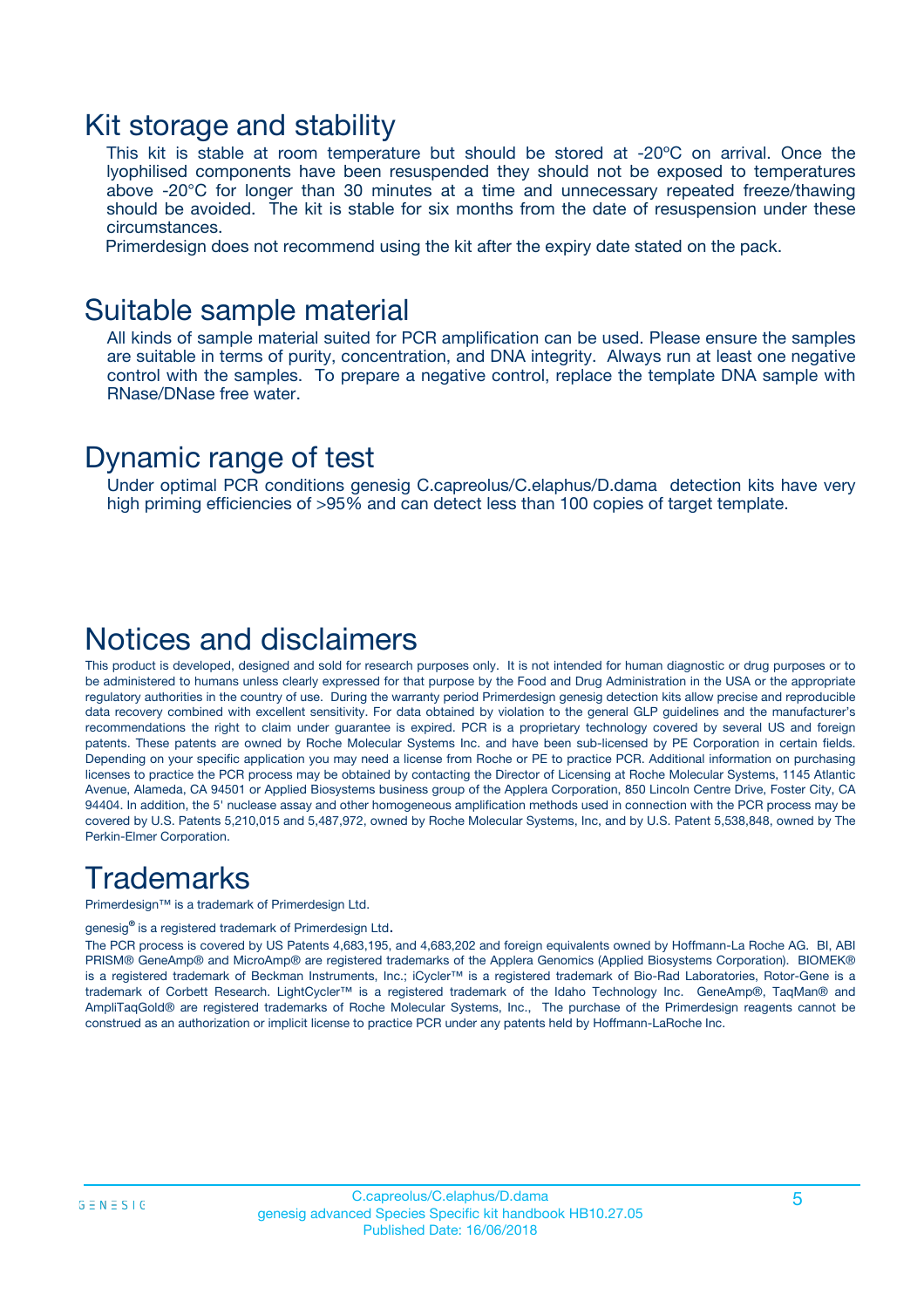### Resuspension protocol

To minimize the risk of contamination with foreign DNA, we recommend that all pipetting be performed in a PCR clean environment. Ideally this would be a designated PCR lab or PCR cabinet. Filter tips are recommended for all pipetting steps.

**1. Pulse-spin each tube in a centrifuge before opening.**

This will ensure lyophilised primer and probe mix is in the base of the tube and is not spilt upon opening the tube.

**2. Resuspend the primer/probe mix in the RNase/DNase free water supplied according to the table below:**

To ensure complete resuspension, vortex each tube thoroughly.

| Component - resuspend in water                                                      | Volume |
|-------------------------------------------------------------------------------------|--------|
| <b>Pre-PCR pack</b>                                                                 |        |
| C.capreolus/C.elaphus/D.dama specific/universal animal primer/probe mix (BROWN)10 µ |        |

#### **3. Resuspend the positive control template in the template preparation buffer supplied, according to the table below:**

To ensure complete resuspension, vortex the tube thoroughly.

| Component - resuspend in template preparation buffer           | Volume      |
|----------------------------------------------------------------|-------------|
| <b>Post-PCR heat-sealed foil</b>                               |             |
| C.capreolus/C.elaphus/D.dama Positive Control Template (RED) * | $100$ $\mu$ |

\* This component contains high copy number template and is a VERY significant contamination risk. It must be opened and handled in a separate laboratory environment, away from the other components.

# qPCR detection protocol

**1. For each DNA sample prepare a reaction mix according to the table below:** Include sufficient reactions for positive and negative controls.

| Component                                                               | Volume          |
|-------------------------------------------------------------------------|-----------------|
| oasig or PrecisionPLUS 2X qPCR Master Mix                               | $10 \mu$        |
| C.capreolus/C.elaphus/D.dama specific/universal animal primer/probe mix | 1 µl            |
| <b>RNase/DNase free water (WHITE)</b>                                   | 4 µl            |
| <b>Final Volume</b>                                                     | 15 <sub>µ</sub> |

- **2. Pipette 15µl of each mix into individual wells according to your qPCR experimental plate set up.**
- **3. Pipette 5µl of DNA template into each well, according to your experimental plate set up.** To obtain a strong signal, the ideal concentration of DNA is 1-3ng/µl. The concentration should not exceed 5ng/µl. Substitute sample DNA for RNase/DNase free water as a negative control. Substitute sample DNA for positive control template as a positive control.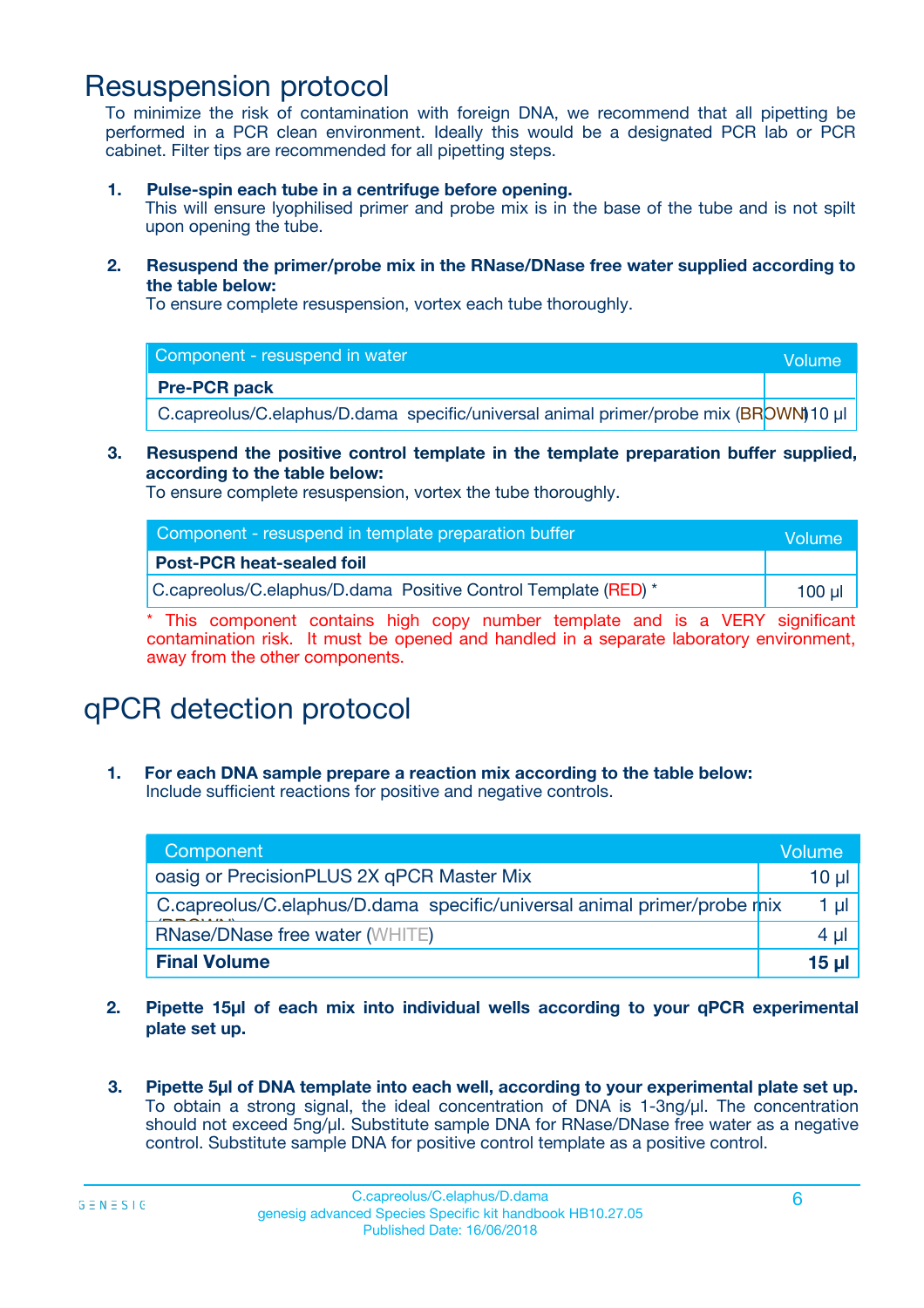# qPCR amplification protocol

Amplification conditions using oasig or PrecisionPLUS 2X qPCR Master Mix.

|             | <b>Step</b>       | Time            | Temp           |
|-------------|-------------------|-----------------|----------------|
|             | Enzyme activation | 2 min           | $95^{\circ}$ C |
| Cycling x50 | Denaturation      | 10 <sub>s</sub> | 95 °C          |
|             | DATA COLLECTION * | 60 s            | 60 °C          |

\* Fluorogenic data should be collected during this step through the FAM and VIC channels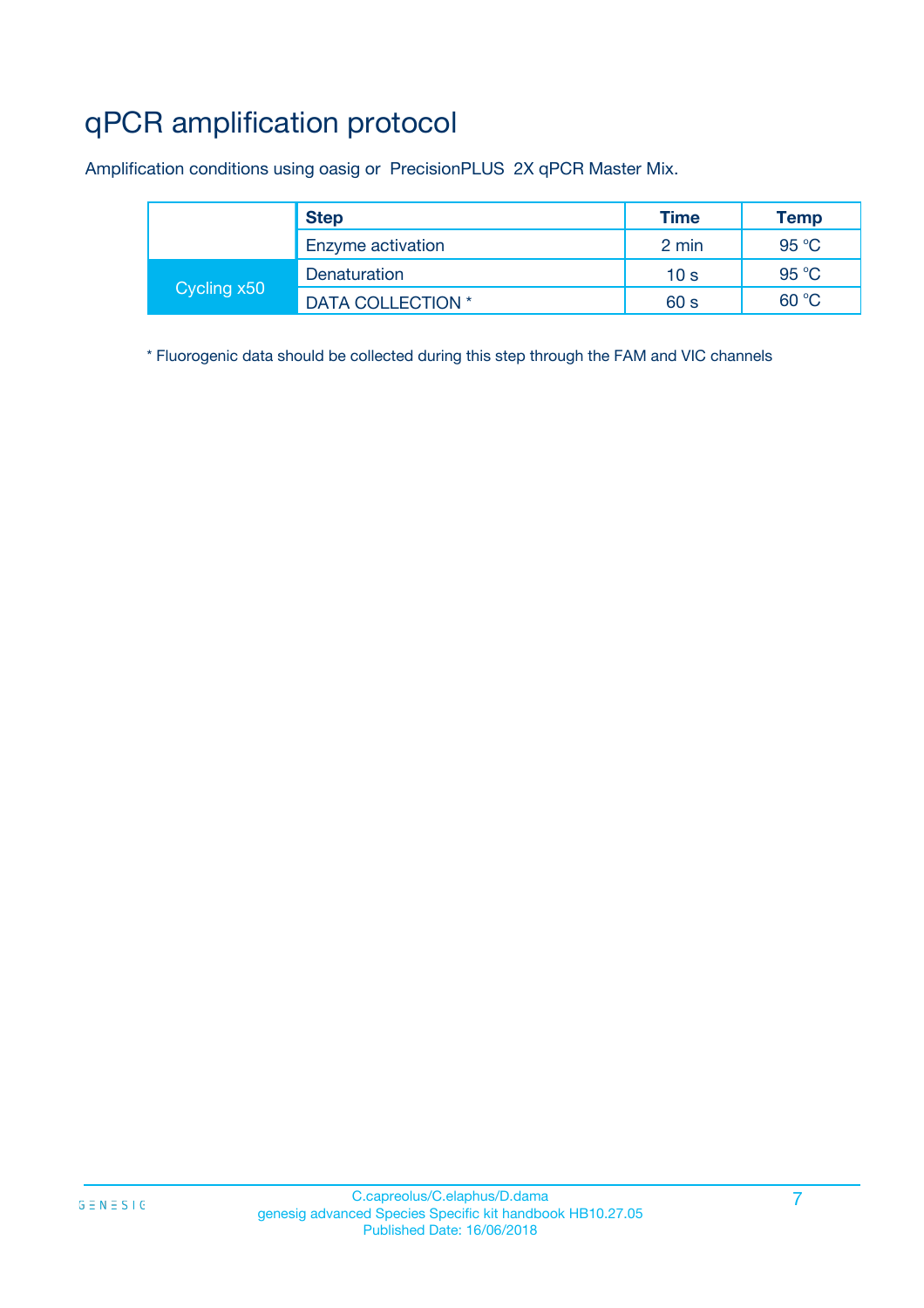### Interpretation of results

Under ideal test conditions the target of interest signal will give a positive signal, the negative control signal will be negative and the positive control signal will be positive. In alternative scenarios please refer to the following table for the correct interpretation:

| <b>Target</b><br>(FAM) | <b>Universal</b><br>signal<br>(NIC) | <b>Positive</b><br>control<br>(FAM & VIC) | <b>Negative</b><br>control<br>(FAM only) | Interpretation                                                              |
|------------------------|-------------------------------------|-------------------------------------------|------------------------------------------|-----------------------------------------------------------------------------|
| ÷                      | ÷                                   | ÷                                         |                                          | <b>POSITIVE RESULT</b><br>calculate species %<br>and check test sensitivity |
|                        | ÷                                   | ÷                                         |                                          | <b>NEGATIVE RESULT</b>                                                      |
|                        |                                     |                                           |                                          |                                                                             |
| ÷                      |                                     | ÷                                         |                                          | <b>EXPERIMENT FAILED</b><br>due to PCR inhibition                           |
| $+ 1 -$                | $+ 1 -$                             | ٠                                         | $\leq$ 35                                | <b>EXPERIMENT FAILED</b><br>due to test contamination                       |
| $+ 1 -$                | $+ 1 -$                             |                                           | > 35                                     | $\star$                                                                     |
|                        |                                     | ÷                                         |                                          | <b>NO ANIMAL DNA DETECTED</b>                                               |
|                        | $+$ / -                             |                                           | $+$ / -                                  | <b>EXPERIMENT FAILED</b>                                                    |

Positive control template (**RED**) is expected to amplify before Cq 32 in both the FAM and VIC channels. Failure to satisfy this quality control criterion is a strong indication that the experiment has been compromised.

\*Where the test sample is positive and the negative control is positive with a  $Cq > 35$ , the sample must be reinterpreted based on the relative signal strength of the two results:



If the sample amplifies  $> 5$  Cq earlier than the negative control then the sample should be reinterpreted (via the table above) with the negative control verified as negative.



If the sample amplifies  $< 5$  Cq earlier than the negative control then the positive sample result is invalidated and the result should be determined inconclusive due to test contamination. The test for this sample should be repeated.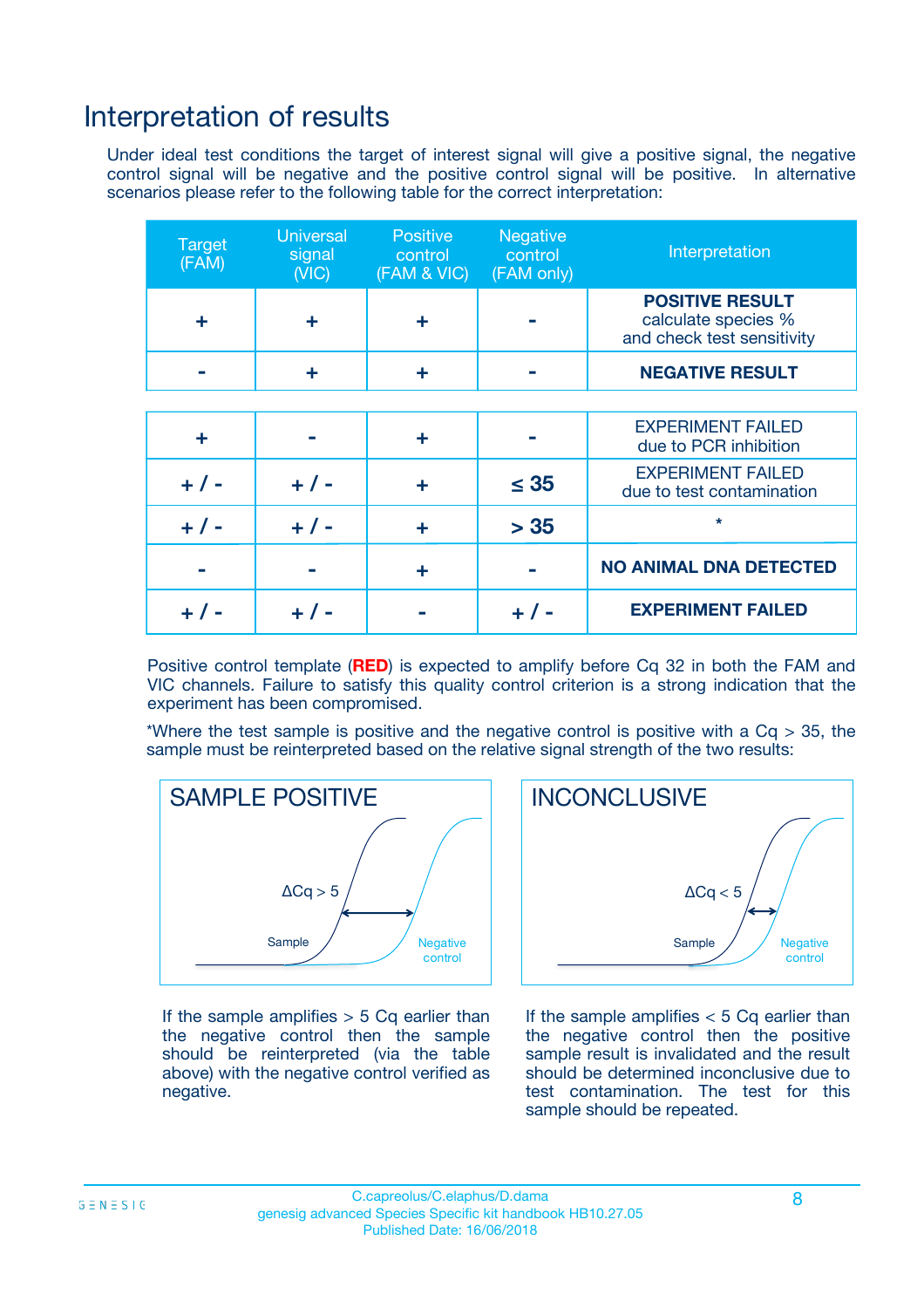#### **Calculating species %**

(n.b. a Microsoft Excel applet for automatic % calculation is available free of charge. Contact support@primerdesign.co.uk to request)

Species % = (2^-[(Cq C.capreolus/C.elaphus/D.dama [SAMPLE] – Cq C.capreolus/C.elaphus/D. dama [+ve control]) - (Cq Universal meat [SAMPLE] – Cq Universal meat [+ve control] )]) x 100

Worked example: test gives following Cq values:

C.capreolus/C.elaphus/D.dama test on sample: 24.1 C.capreolus/C.elaphus/D.dama test on positive control DNA: 23.5 Universal meat test on sample: 22.2 Universal meat test on positive control DNA: 22.4

C.capreolus/C.elaphus/D.dama % =

 $(2^{\wedge}-(24.1-23.5)-(22.2-22.4))) \times 100 =$ 

 $(2^{\wedge}$  -((0.6) - (-0.2)))  $\times$  100 =

 $(2^{\wedge}$  -0.8)  $\times$  100 = **57.4%** 

n.b. In rare circumstances, some samples may produce a speciation % greater then 100. This is usually due to the presence of PCR inhibition affecting the multiplex reaction and should be reported as 100%. If the reported speciation is greater than 400% then the level of PCR inhibition is likely too great for accurate speciation reporting. Samples such as these should be reextracted with extra washes to remove PCR inhibitors.